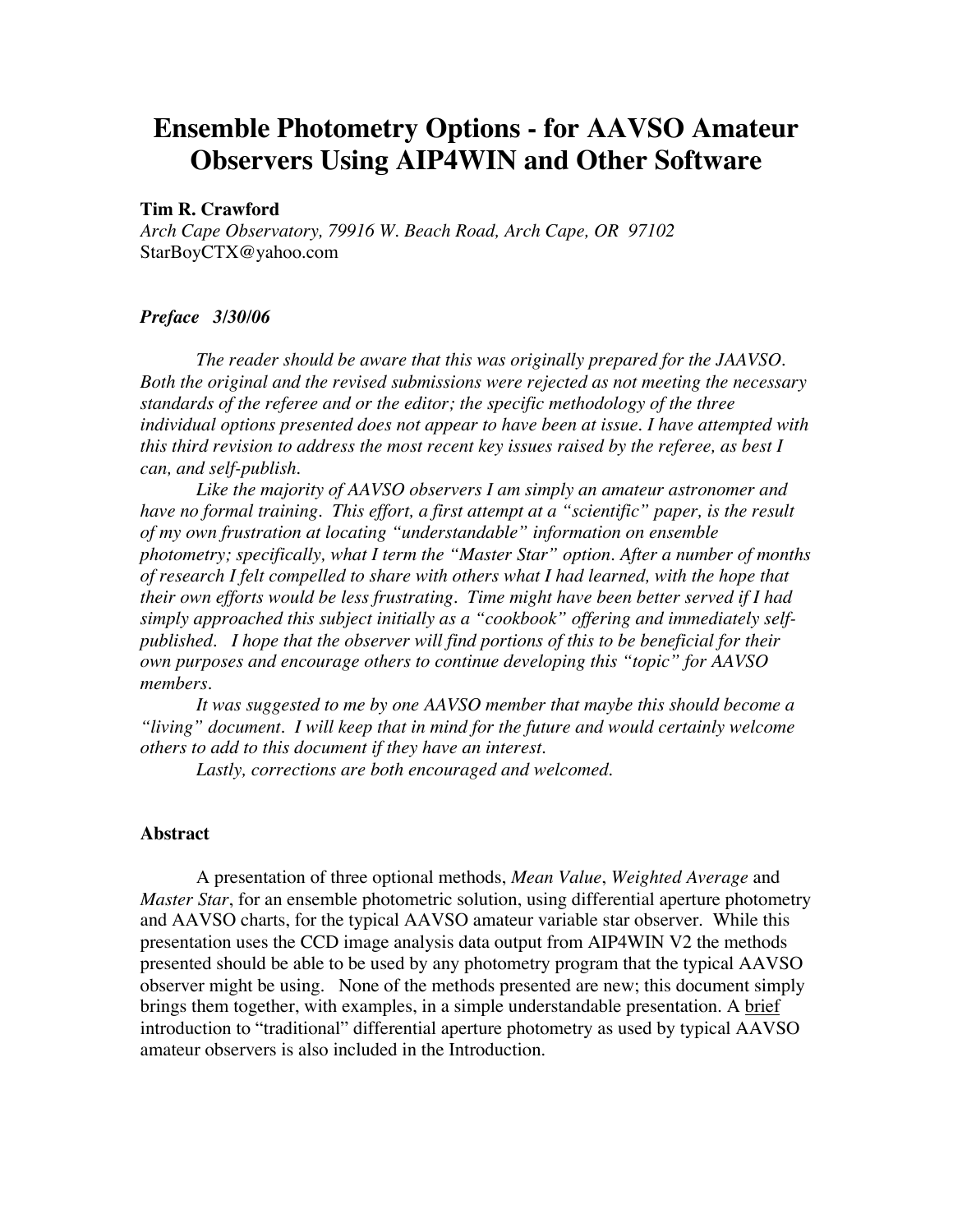# **1. Introduction**

AIP4WIN V2 is the software accompanying the second edition of *"The Handbook of Astronomical Image Processing."* (Berry and Burnell, 2005)

Photometry is the measurement of a star's brightness and the magnitude system is expressed using Pogson's Formula:

 $m_1 - m_2 = -2.5\log(F_1/F_2)$  (1)

This states that the difference between the magnitudes of two stars,  $m_1 - m_2$  is dependent upon the ratio of their fluxes  $F_1$  and  $F_2$  (see equations 10 and 11). (Berry and Burnell, 2005)

Differential photometry is the comparison of stars, within the same image (ideally of the same color and constant output, but in reality not a common occurrence), which have known magnitude values with the target star.

"Traditional" amateur differential photometry determines the final magnitude of the variable star  $(V)$  being studied through the use of a comp star  $(C)$ , with a known magnitude, and a check star (K), with a known magnitude and looks like this (also see equation 3):

 $V-C^* = v-c$  (2) \*Provided the known  $K-C =$  observed k-c (AAVSO, 2004)

Where:

 $c =$  instrumental magnitude of comp star

 $C =$  known magnitude value of a comp star (from AAVSO or similar chart)

 $k =$  instrumental magnitude of a check star

 $K =$  known magnitude value of a check star (from same chart as "C" star)

 $v =$  instrumental magnitude of variable star

 $V =$  magnitude of the variable star

In reality K-C seldom actually is a precise equal to the observed k-c in that typically it is not unusual to note differences of several hundredths. The challenge for the observer to match the known values to the measured values as closely as possible.

Amateur variable star observers depend upon C and K magnitude values from charts created for that purpose by individuals or organizations, such as the AAVSO (www.AAVSO.org). For additional information on the topic of C, K and V star differential aperture photometry see Howell, etal, 1988, Berry and Burnell, 2000 and the AAVSO CCD manual (AAVSO, 2004)

Software is used to process image data using overlaid aperture rings. The observer chooses the radius of software generated annulus and aperture rings to overlay on top of selected comp stars (C) and the target star. The software will analyze the CCD image and generate raw instrumental magnitudes for target star (v), the comp star (c) as well as for the check star (k).

 Once the program has computed the raw instrumental magnitudes we can then use those values to compute the final magnitude (V) of the variable star from equation 2: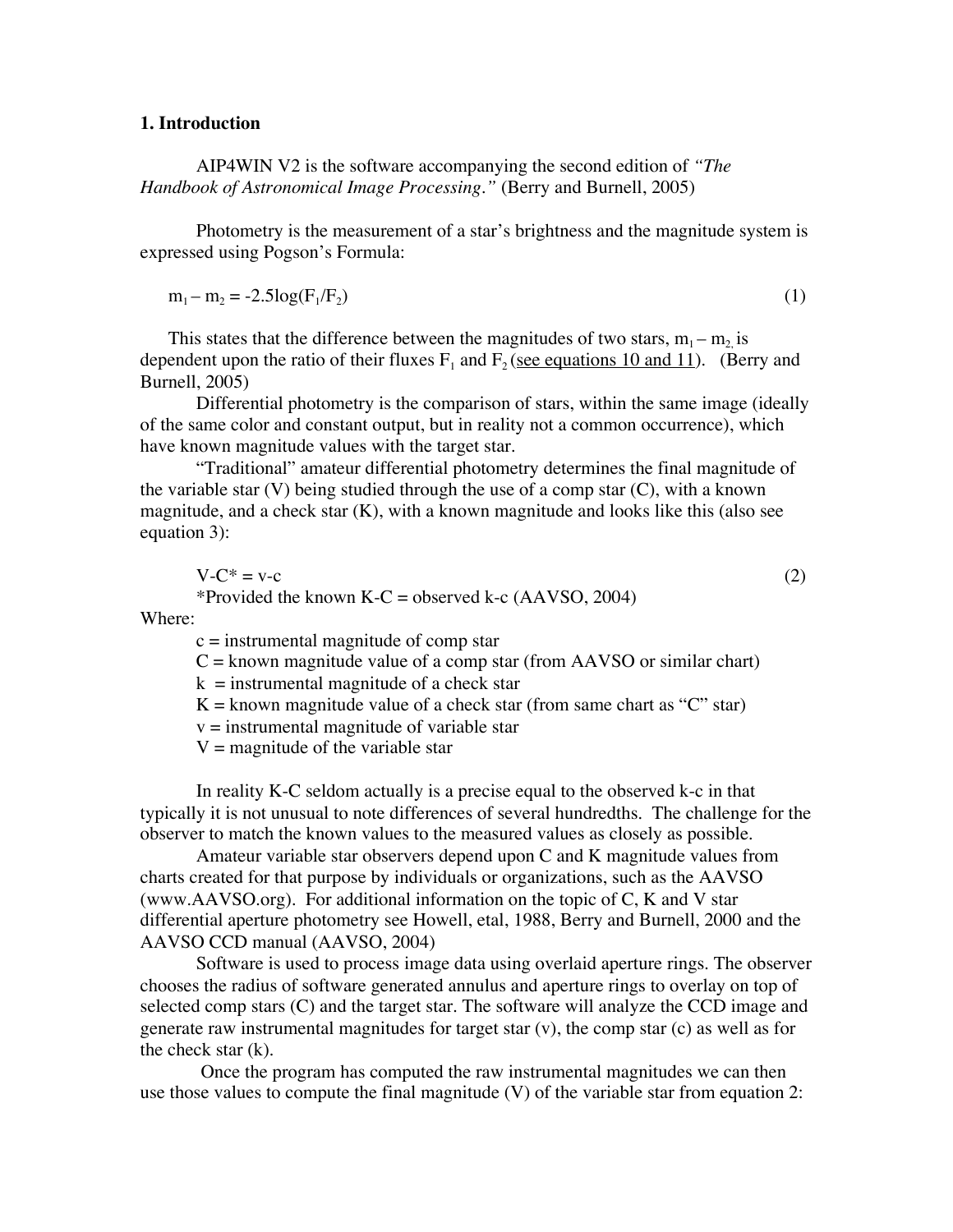$V = (v - c) + C$  (3)

Ensemble photometry uses multiple comp stars (stars with known magnitude values) instead of a single comp star to arrive at the final magnitude value.

With an ensemble, any errors in the known values of the comp stars vs. the measured values, where K-C does not equal k-c (or  $C_2-C_1$  does not equal  $c_2-c_1$ -see paragraph after next), will average out.

AIP4WIN V2 not only computes raw instrumental magnitudes but allows the observer to uniquely (as opposed to many other photometry programs) zero point those instrumental magnitudes, by adjusting the Zconstant (see equation 10) within the software, prior to the final data output such that the  $C = c$  on for at least one comp star on the image (known comp star value equals the measured instrumental magnitude). Once a single comp star has been zero pointed the remaining comp star choices are easy to verify by insuring that any differences between known and measured values are minimal.

Since the traditional check star  $(K)$  is simply another comp star we can alter the condition (having known K-C = observed k-c) to having the known comp values = the observed values, that is:  $C_2-C_1 = c_2-c_1$ . With the ability to readily generate instrumental magnitudes for multiple comp stars Version 2 of AIP4WIN has eliminated the concept of a single star using the designation of a "K" (check) star as multiple comparisons can be made between the multiple comp stars.

Version 2 of AIP4WIN also uniquely (as opposed to some of the other photometry software programs used by amateur observers) computes the sigma (a.k.a. uncertainty or error) for each instrumental magnitude in a manner, which does not rely upon simple Poisson statistics (noise proportional to the square root of the signal). See appendix for the sigma formula used by this software.

Additionally, AIP4WIN version 2 uniquely (again, as opposed to some of the other photometry software programs used by amateur observers) allows the observer to have the software compute a single ensemble instrumental magnitude value for all of the comp stars selected as well as the sigma value for that ensemble.

Three different options, using AIP4WIN V2, for the photometric solution of an ensemble of stars, will be presented. Please understand that the three options presented should be able to be used with the output of any photometry program that the typical AAVSO observer might be using.

The first method I will call the *Mean Value* approach; the second method will be called the *Weighted Average* approach while the third method will call the *Master Star* approach. The names of these three particular methods are used herein by the author (without claim to their originality), in the absence of literature to the contrary, in an attempt to differentiate them from one another.

For simplicity, I have chosen to use only three comp stars in presenting each ensemble option, although AIP4WIN V2, for all practical purposes, allows for an almost unlimited number of comp stars.

The example used with each option will use the same instrumental magnitudes and sigma values, as output by AIP4WIN V2, as they first appear in Table 1.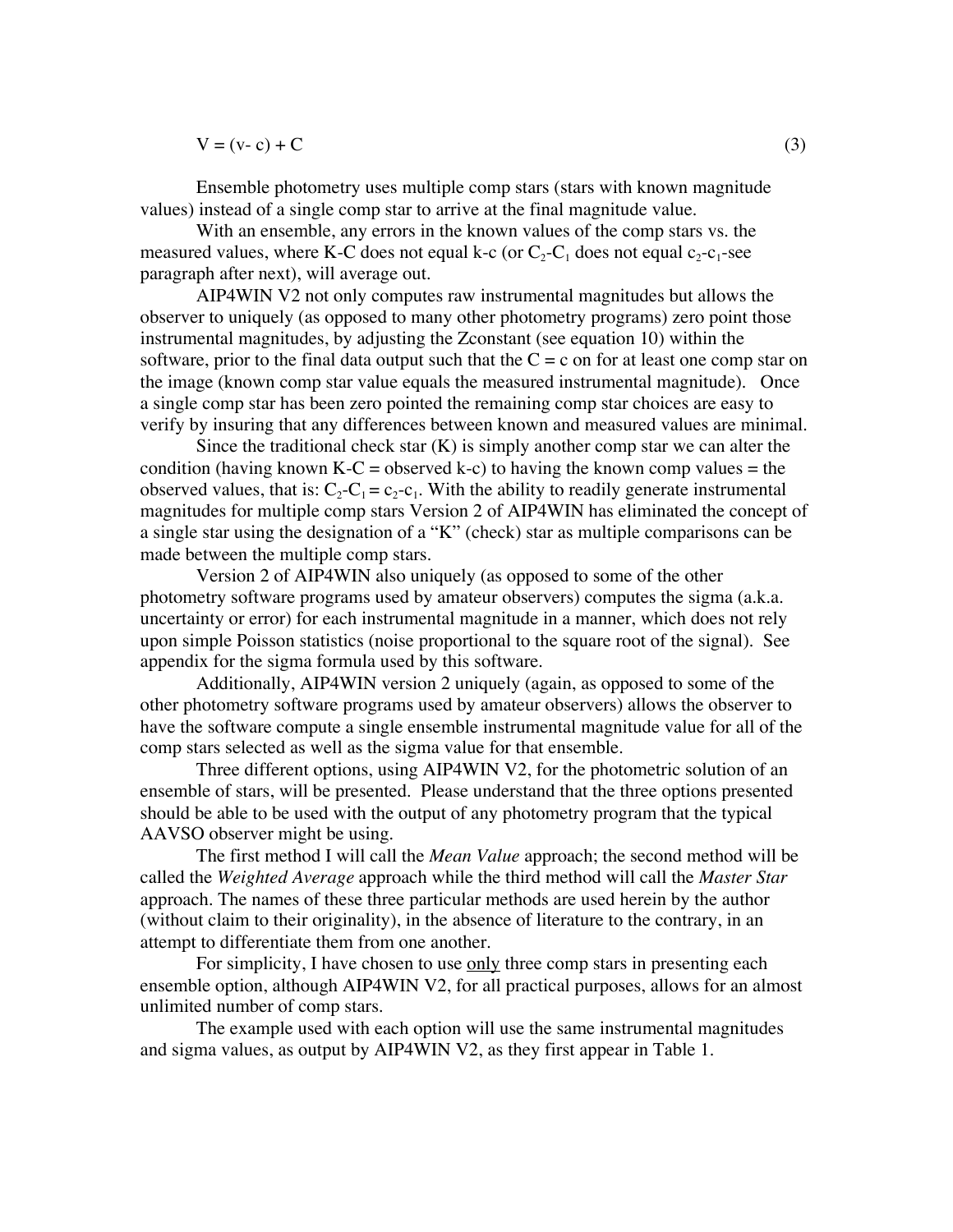## **2.** *Mean Value* **Option for Ensemble Photometry**

This option (equation 4) appears to be the choice of most amateur observers, using multiple comp stars as well as many professional astronomers.

By solving for V for a number of comp stars (see equation 3) we can create an ensemble of values for which a mean value magnitude, Vm, is calculated, as shown in equation (4). (Henden and Kaitchuck, 1982)

$$
Vm = 1/N \sum_{i=1}^{n} V_i
$$
\n<sup>(4)</sup>

The Summation sign  $(\Sigma)$  used in equation (4) simply means the sum of V values from  $i = 1$  to N (total number of data points).

Here are CCDV instrumental magnitude values for the Variable Star 3C 66A from 10/27/05, UT 04:11:50 (author) using three comp stars and AIP4WIN V2 for the photometric solution (instrumental magnitudes and sigma).

Comp star values (a.k.a. sequence values) are from the AAVSO "E" chart for 3C 66A. CCDV denotes the use of a visual or V filter.

| Star   | Comp Value $(C)$ | Instrumental Mag *     | Sigma $($ o $)$      |
|--------|------------------|------------------------|----------------------|
| 3C 66A | na               | 15.414<br>$\mathbf{v}$ | $.0120(v\sigma)$     |
| Comp 1 | 11.800 $(C_1)$   | 11.775 $(c_1)$         | .0010 ( $\sigma_1$ ) |
| Comp 2 | 12.200 $(C_2)$   | 12.220 $(c_2)$         | .0012 $(\sigma_2)$   |
| Comp 3 |                  | $[3.114(c_{3})]$       |                      |

Table 1.

Solve for V values using equation (3) and values from Table1:

| Star              | $V-C_{v}$                 | Comp Magnitudes | $= (v-c)+C$ |
|-------------------|---------------------------|-----------------|-------------|
| Comp <sub>1</sub> | $15.414 - 11.775 = 3.639$ | .800            | I 5.439     |
| Comp <sub>2</sub> | $15.414 - 12.220 = 3.194$ | 12.200          | -5.394      |
| Comp 3            | $15.414 - 13.114 = 2.300$ | 13.100          | 15.400      |

Table 2.

Solve for Vm using equation (4):

 $n = 3$  because we have three data points in this example. From Table 1.  $V_1 = 15.439, V_2 = 15.394, V_3 = 15.400$  From Table 2.

$$
Vm = 1/3 \sum_{i=1}^{3} V_i
$$

$$
Vm = 1/3 (V_1 + V_2 + V_3)
$$
  
\n $Vm = 1/3 (15.439 + 15.15.394 + 15.400)$ 

Replacing  $n$  with 3

Expanding expression Substituting for  $V_x$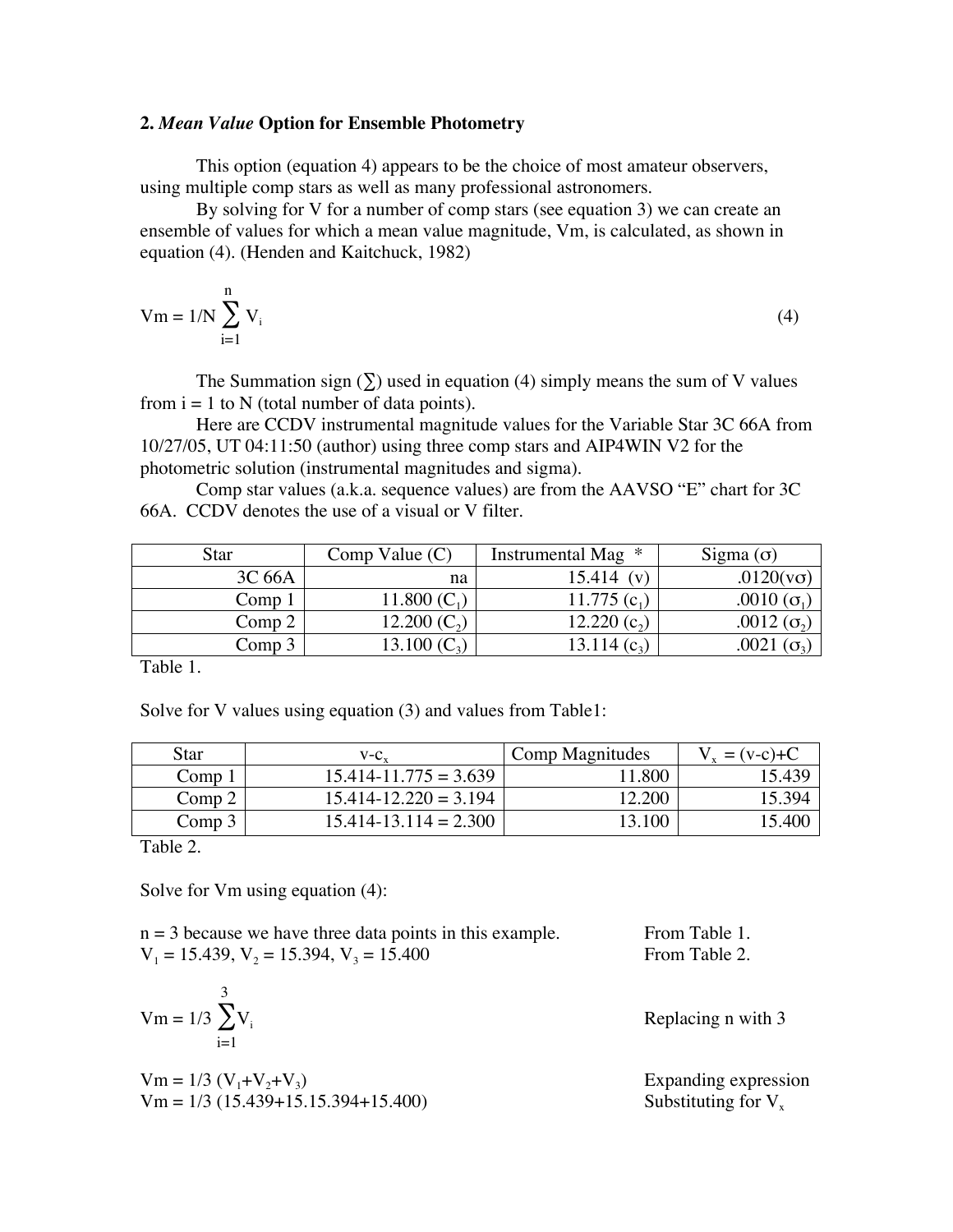$$
Vm = 15.411
$$

Calculate the error of the magnitude solved by the *Mean Value* approach where v $\sigma$  = the sigma of the variable star and  $\sigma_x$  = the sigma of the individual comp stars. The symbol ( $\land$ ) indicates that what follows is an exponential expression.

$$
Error = SQRT((v\sigma^2) + (1/n\sum_{i=1}^{n} \sigma_i)^2))
$$
\n(5)

n = 3 as we have three data points in this example (
$$
\sigma_i
$$
)  
\n $\sigma_1 = .0010$ ,  $\sigma_2 = .0012$ ,  $\sigma_3 = .0021$ ;  $v\sigma^4 = .0120$   
\nError =  $SQRT((v\sigma^42 + (1/3\sum_{i=1}^{3} \sigma_i)^42))$   
\nError =  $SQRT((.0120^42) + ((.0010 + .0012 + .002)/3)^42)$   
\nError =  $SQRT(.000144 + .000002054)$   
\nError =  $SQRT(.000146054)$   
\nError =  $SQRT(.000146054)$   
\nSimplify expression  
\nSimplify expression  
\nSimplify expression

Error = .0121 [magnitude] Solved

#### **3.** *Weighted Average* **Option for Ensemble Photometry**

While Richard Berry suggested this method to me, it apparently has been previously published in PASP by both Honeycutt and Everett (separately), although I do not have the specific references.

The *Mean Value* option gives equal value to each of the  $V<sub>x</sub>$  solutions when, in reality, they are seldom equal, simply because of the sigma statistics. A more statistically significant solution would be to weight the average by the inverse of the standard errors, where  $\sigma_{\rm x}$  = individual sigma/error and V<sub>i</sub> = the individual solved V magnitudes. (Berry 2005,1)

$$
Vw = \sum_{i=1}^{n} (V_i/\sigma_1)/(1/\sigma_1)
$$
 (6)

Solve for Vw using equation  $(6)$  where Vw = Weighted Average Magnitude:

| $n = 3$ because we have three data points in this example $(V_x)$ Using Table 2 data       |                    |
|--------------------------------------------------------------------------------------------|--------------------|
| $V_1 = 15.439$ , $V_2 = 15.394$ , $V_3 = 15.400$                                           | From Table 2       |
| $\sigma_1 = .0010$ , $\sigma_2 = .0012$ , $\sigma_3 = .0021$                               | From Table 1       |
|                                                                                            |                    |
| $Vw = \sum (V_i / \sigma_1) / (1 / / \sigma_1)$                                            | Replacing n with 3 |
| $i=1$                                                                                      |                    |
| $Vw = (V_1/\sigma_1 + V_2/\sigma_2 + V_3/\sigma_3)/(1/\sigma_1 + 1/\sigma_2 + 1/\sigma_3)$ | Expand expression  |
| $Vw = (15.439/.0010+15.394/.0012+15.400/.0021)/1/.0010+1/.0012+1/.0021)$ Substitute        |                    |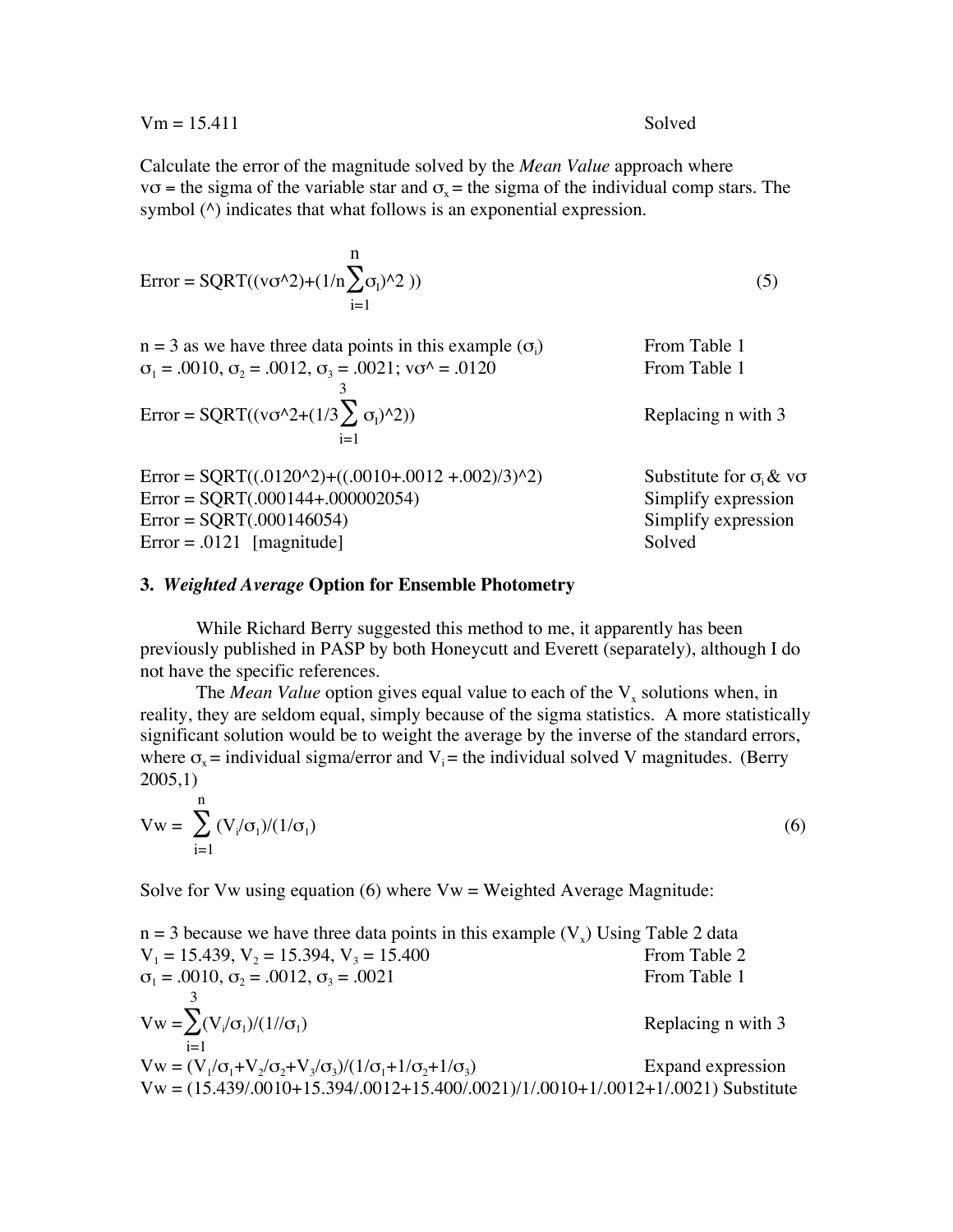$Vw = (15,439+12,828+7,333.33)/(1000+833.33+476.190)$  Simplify expression  $Vw = (35,600.33)/2309.52$  Simplify expression  $Vw = 15.415$  Solved

The error for this option may be calculated using the same equation as used for the *Mean Value* option, equation (5).

Note: Of interest for those wishing to explore other "weighting" options is a discussion by Henden and Kaitchuck regarding a concept they called the *"weighted mean."* (Henden and Kaitchuck, 1982)

#### **4.** *Master Star* **Option**

While some professional astronomers, as well as a few amateurs, use this approach (see Deeg and Laurance, 2001), I have not been able to locate any previous literature directed at the amateur astronomer using this approach (excepting AIP4WIN V2).

The *Master Star* option involves the creation of a single composite comp star from the sum of the fluxes of all the comp stars to produce a single instrumental magnitude for the ensemble (ens) (Henden 2003).

This value (ens) is then subtracted from the instrumental magnitude of the variable star (v) and added to the single Master Star value (ensemble) created from the Comp values  $(C_{\text{ens}})$  as shown by equation (7). Vms = Master Star option magnitude.

$$
Vms = (v - c_{\rm ens}) + C_{\rm ens}
$$
 (7)

Equation (7) is really the same as equation (3) except that "Ens" represents the magnitude of the combined fluxes

AIP4WIN V2, in addition to the instrumental value for each comp star, computes an ensemble "master star" Instrumental magnitude value for the whole of the ensemble as well as the  $v - c_{\text{ens}}$  value.

This leaves the observer with only the need to calculate the "master star" comp magnitude value  $(C_{\text{ens}})$  when using AIP4WIN V2 (equation (8) can also be applied to the instrumental values if your software does not accomplish this for you).

"What we need to do is to convert each of the comp magnitudes back to a flux value then sum the individual fluxes and convert them back to magnitudes." (Berry 2005,2)See the Appendix for the derivation of the following formula, equation (8)

$$
C_{\text{ens}} = (-2.5) \text{Log} 10 \sum_{i=1}^{n} 10^{i} (-C_i / 2.5)
$$
\n(8)

Where  $C_i$  equals the individual comp values.

The below data is from the same source and observation as Table 1 with the addition of the ensemble instrumental magnitude which value was output by AIP4WIN V2 along with the rest of the data (Table 1), including the V-ens value.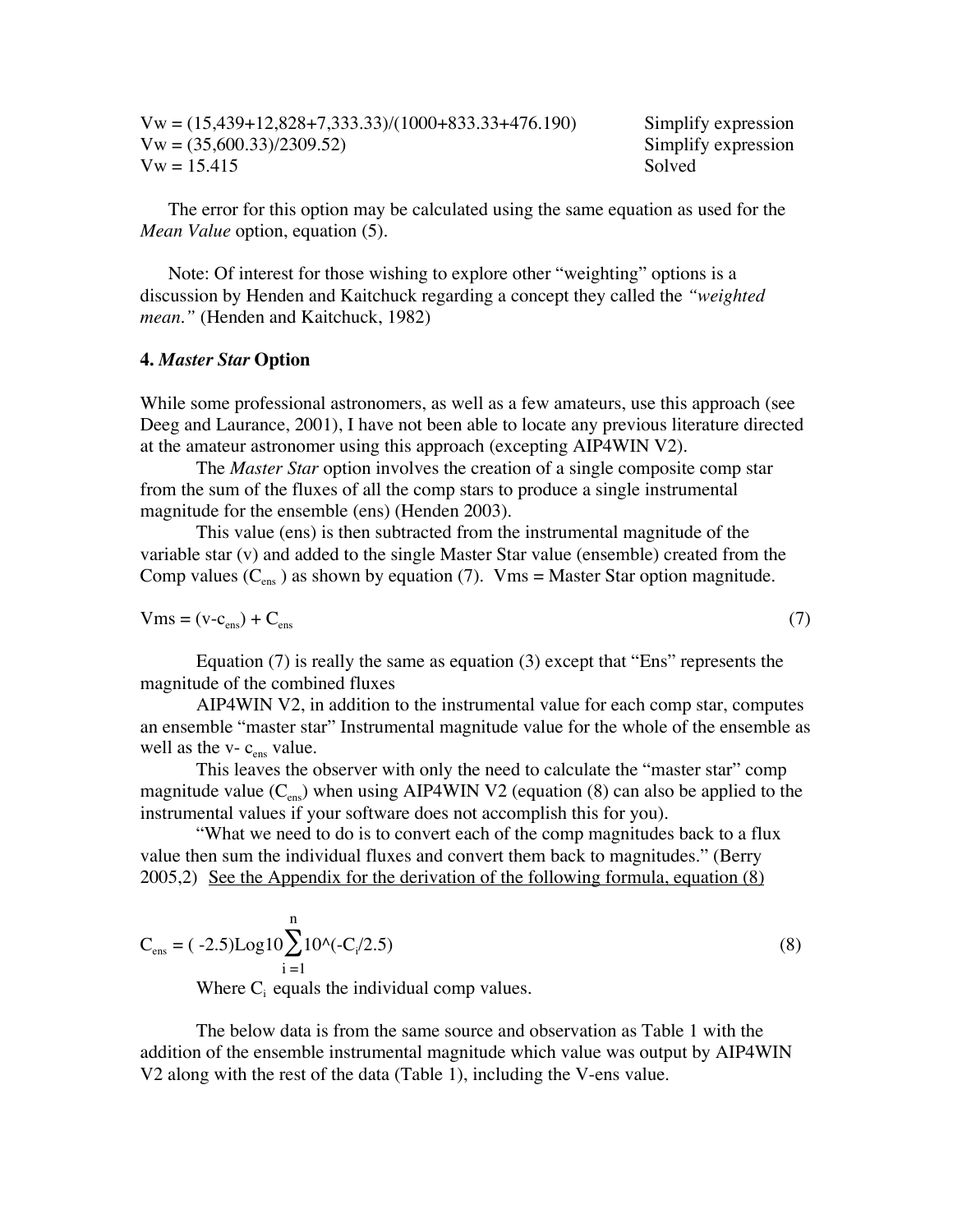| Star              | Comp Value     | <b>Instrumental Mag</b>    | Sigma                                | $V - C_{ens}$ |
|-------------------|----------------|----------------------------|--------------------------------------|---------------|
| 3C 66A            |                | 15.414(v)                  | .0120 $(v\sigma)$                    |               |
| Comp <sub>1</sub> | 11.800 $(C_1)$ | 11.775 $(c_1)$             | .0010 $(\sigma_1)$                   |               |
| Comp <sub>2</sub> | 12.200 $(C_2)$ | 12.220 $(c_2)$             | .0012 $(\sigma_2)$                   |               |
| Comp <sub>3</sub> | 13.100 $(C_3)$ | 13.114 $(c_3)$             | .0021 $(\sigma_3)$                   |               |
| Ensemble          |                | 11.047 $(c_{\text{ens}})$  | .0007 $(\sigma_{\text{\tiny{ens}}})$ |               |
| $V - C_{ens}$     |                | $15.414(v) - 11.047(cens)$ | .0139 ( $\sigma_{\text{vms}}$ )      | 4.367         |

Table 3.

Solve for the comp ensemble value  $(C_{\text{ens}})$  using equation (8). A spreadsheet ready formula is listed in the Appendix, equation (12).

$$
N = 3
$$
as we have three data points in this example  
\n
$$
C_1 = 11.800, C_2 = 12.200, C_3 = 13.100
$$
 From Table 3  
\n
$$
C_{\text{ens}} = (-2.5) \text{Log} 10 \sum_{i=1}^{3} 10^{i} (-C_i/2.5)
$$
 Replacing n with 3

 $C_{\text{ens}} = (-2.5)$ Log10(10^(-C<sub>i</sub>/2.5)+10^(-C<sub>2</sub>/2.5)+10^(-C<sub>3</sub>/2.5))Expand the expression  $C_{\text{ens}} = (-2.5) \text{Log}10(10^{(-11.8/2.5)} + 10^{(-12.2/2.5)} + 10^{(-13.1/2.5)})$  Substituting for  $C_x$ <br>  $C_{\text{ens}} = (-2.5) \text{Log}10(10^{(-14.72)} + 10^{(-14.88)} + 10^{(-15.2/2.5)})$  Reduce expression  $C_{\text{ens}} = (-2.5) \text{Log} 10(10^{\text{A}} - 4.72 + 10^{\text{A}} - 4.88 + 10^{\text{A}} - 5.24)$  $C_{ens} = (-2.5) \text{Log}10(1/10^{4} - 72 + 1/10^{4} - 88 + 1/10^{6} - 5.24)$  Simplify expression<br>  $C_{ens} = (-2.5) \text{Log}10(1/52480.746 + 1/75857.757 + 1/173780.08)$  Simplify expression  $C_{ens} = (-2.5) \text{Log}10(1/52480.746+1/75857.757+1/173780.08)$  Simplify expression<br>  $C_{ens} = (-2.5) \text{Log}10(.0000379916)$  Simplify expression  $C_{\text{ens}} = (-2.5) \text{Log}10(.0000379916)$  Simplif<br>  $C_{\text{ens}} = 11.051$  Solved  $C_{\text{ens}} = 11.051$ 

To solve for the ensemble variable star magnitude using equation (7):

| $Vms = (v-cens) + Cens$        |                                   |
|--------------------------------|-----------------------------------|
| $Vms = 4.367 + C_{\text{ens}}$ | Replace ( $v-cens$ ) from Table 3 |
| $Vms = 4.367 + 11.051$         | $ReplaceCens$ from Eq. 8 Solution |
| $Vms = 15.418$                 | Solved                            |

In addition to providing the sigma for each individual instrumental magnitude AIP4WIN V2 also calculates the *Master Star* ensemble sigma value as well as the v- c<sub>ens</sub> sigma value (see last two rows of the Sigma column in Table3).

| $v - cens$ calculation:                                  |                     |
|----------------------------------------------------------|---------------------|
| Error = Sqrt( $(v\sigma)$ ^2+ $(\sigma_{\text{ens}})$ 2) | (9)                 |
| $Error = Sqrt((.0120^2)+(.007)^2)$                       | Replace with values |
| $Error = Sqrt(.000193)$                                  | Simplify expression |
| $Error = .0139$ [magnitude]                              | Solved              |

The reader should understand that equation (8) may be used to sum the values of either the comp stars or their instrumental magnitudes. In the case of AIP4WIN V2, the software sums the instrumental magnitudes leaving the user to deal only with the summing of the comp star values. Users of other programs would have to then use this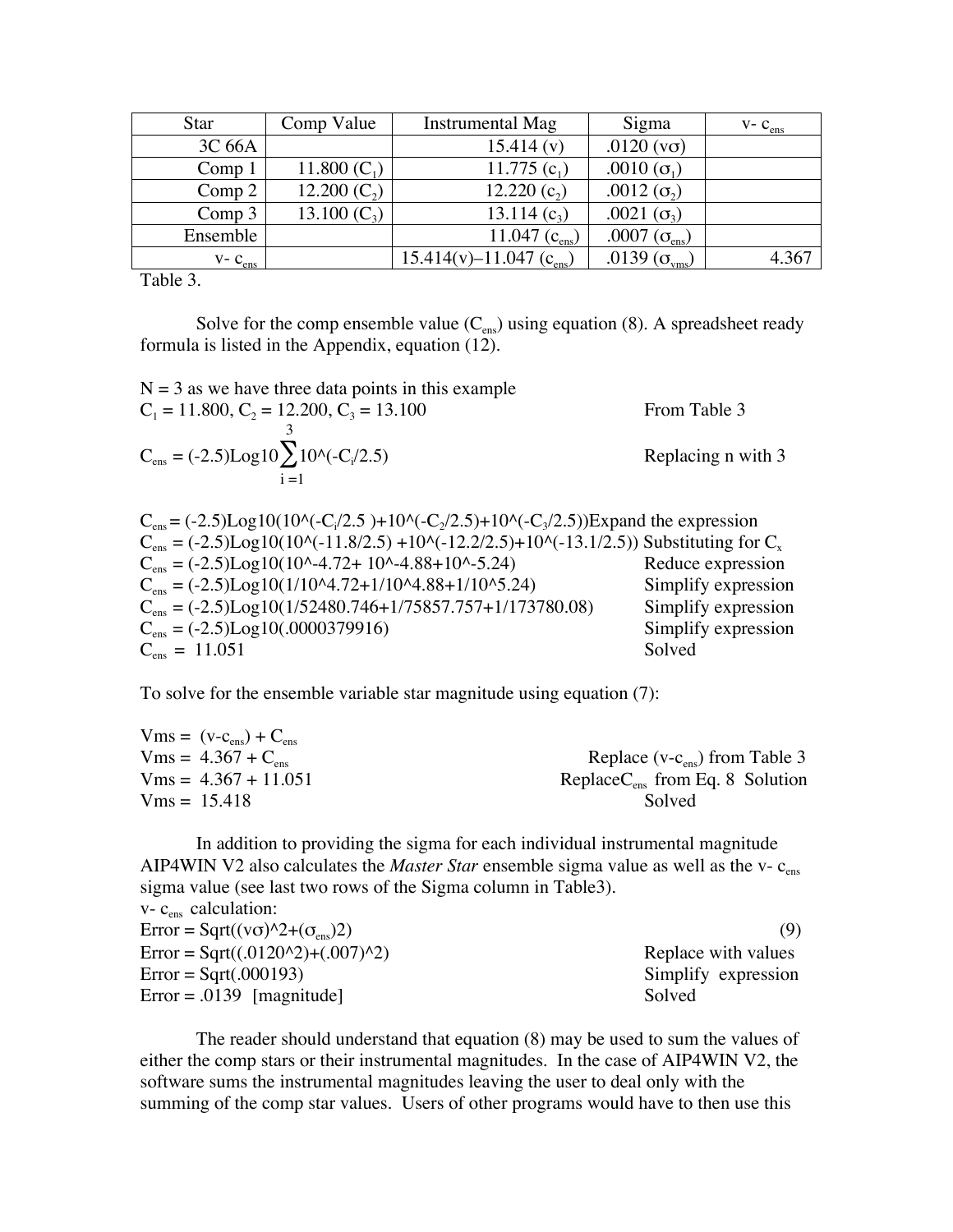same equation to sum their own derived instrumental values as well as the comp values to use the "Master Star" approach.

# **5. Analysis**

The final V magnitude from each option shows that each of the options provide reasonable results with the same specific set of data (Table 1) having a maximum difference of only .007 magnitude between them.

| Mean Value:       | 15.411 |
|-------------------|--------|
| Weighted Average: | 15.415 |
| Master Star:      | 15.418 |

In this instance the comp  $C_x - c_x$  values are close to zero, that is the known values are pretty close to being equal to the measured values (see Table 1).

Now lets examine a case where at least one  $C_x - c_x$  value has a greater difference.

| <b>Star</b>       | Comp<br>Mag(C) | Instrmntl<br>Mag<br>(c) | Sigma $(σ)$ | V Mag<br>Mean<br>Option | V Mag<br>Weighted<br>Option | V Mag<br>Master<br><b>Star Option</b> |
|-------------------|----------------|-------------------------|-------------|-------------------------|-----------------------------|---------------------------------------|
| <b>SN 2005CS</b>  |                | 14.645                  | .0086       | 14.546                  | 14.582                      | 14.584                                |
| Comp <sub>1</sub> | 13.500         | 13.556                  | .0037       |                         |                             |                                       |
| Comp 2            | 13.700         | 13.730                  | .0039       |                         |                             |                                       |
| Comp <sub>3</sub> | 15.100         | 15.310                  | .0146       |                         |                             |                                       |
| Ensemble          | 12.715         | 12.776                  | .0028       |                         |                             |                                       |

Table 4

The final V magnitude from each option, in Table 4, shows some significant differences showing a maximum difference of .038 magnitudes (Vms vs Vm)

| Mean Value:       | 14.546 |
|-------------------|--------|
| Weighted Average: | 14.582 |
| Master Star:      | 14.584 |
|                   |        |

In this instance all the comp,  $C_x - c_x$ , values are not close to zero; specifically comp three shows a  $C_3 - c_3$  difference of some .21 magnitudes.

Now lets examine the same data presented in Table 4 but dropping Comp 3 data as it was a poor choice for a comp star; a good reminder to always LOOK at the DATA.

| <b>Star</b>      | Comp<br>Mag(C) | Instrmntl<br>Mag<br>(c) | Sigma $(\sigma)$ | V Mag<br>Mean<br>Option | V Mag<br>Weighted<br>Option | V Mag<br>Master<br><b>Star Option</b> |
|------------------|----------------|-------------------------|------------------|-------------------------|-----------------------------|---------------------------------------|
| <b>SN 2005CS</b> |                | 14.645                  | .0086            | 14.602                  | 14.602                      | 14.601                                |
| Comp 1           | 13.500         | 13.556                  | .0037            |                         |                             |                                       |
| Comp 2           | 13.700         | 13.730                  | .0039            |                         |                             |                                       |

Table 5

The final V magnitude from each option for Table 5 shows that each of the options provide reasonable results, with only a .001 magnitude difference between them.

*Mean Value*: 14.602 *Weighted Average*: 14.602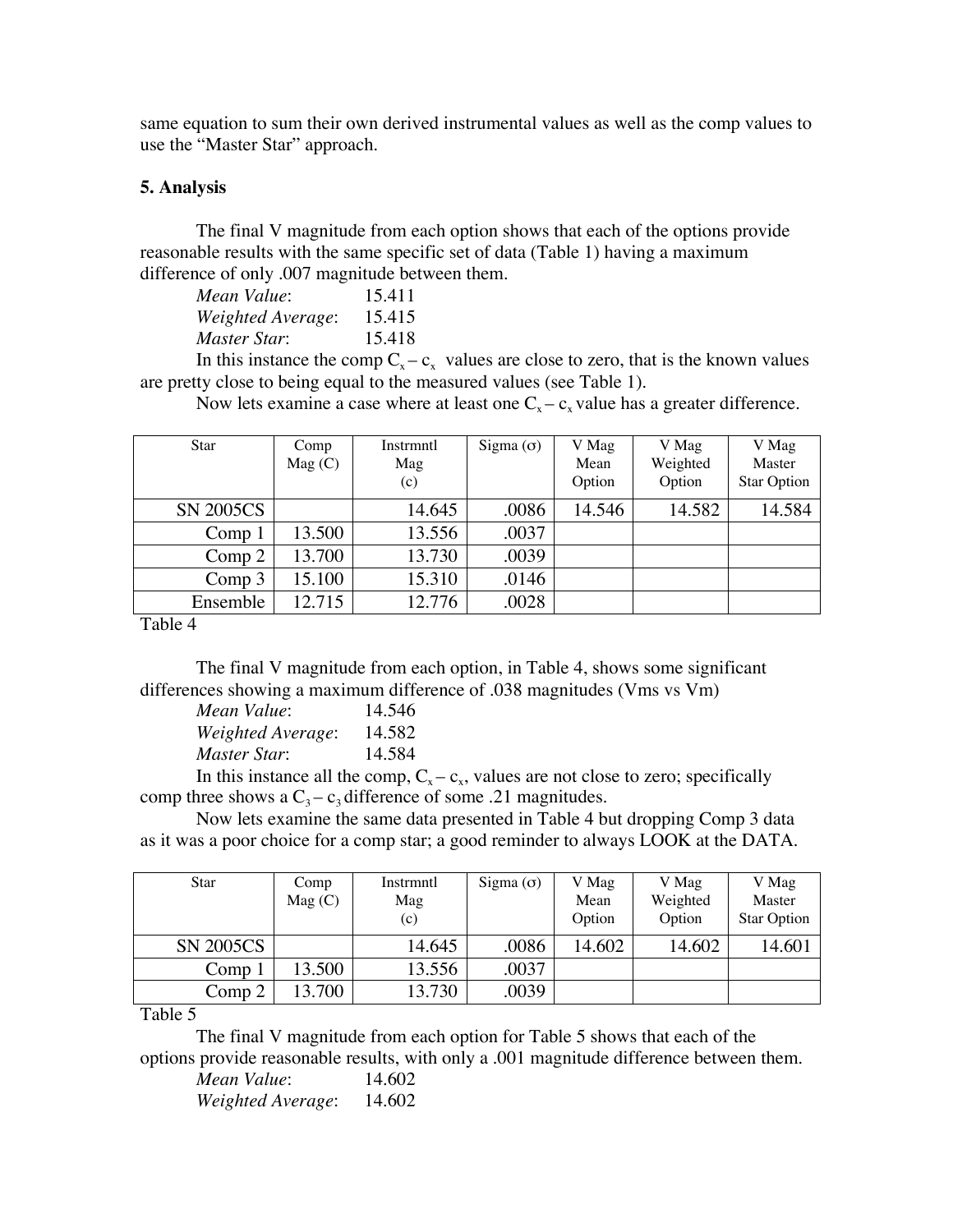*Master Star*: 14.601 In this instance the comp  $C_x - c_x$  values are much closer to zero.

Comparing Table 4  $&$  5 Final V magnitude values:

|                   | From Table 4 | From Table 5 | Difference      |
|-------------------|--------------|--------------|-----------------|
| Mean Value:       | 14.546       | 14.602       | .056 magnitudes |
| Weighted Average: | 14.582       | 14.602       | .020 magnitudes |
| Master Star:      | 14.584       | 14.601       | .017 magnitudes |

When we compare the solutions from Table  $4 \& 5$  it should be noted that the *Weighted Average* and the *Master Star* options produced answers much closer to the answer where the poor comp choice was omitted (from Table 5) while the Mean Value has a much larger difference.

#### **6. Summary**

The Final V magnitudes from the three ensemble options, using Table 1 data, clearly show that any one of the options provides acceptable data, in that the differences are not significant.

However, when we have the instance where the known comp value significantly varies from the measured value as shown by comp 3 in Table 4, the *Mean Value* option provides an answer .036 magnitudes less than the *Weighted Average* option and .038 magnitudes less than the *Master Star* option. When we omit the comp 3 star from the computations, as shown in Table 5, we discover that all three-ensemble options provide acceptable data, in that the resulting differences of the answers are not significant. In addition when we compare the Final V magnitude results from the data in both Tables 4 and 5 it is clear that the both the *Weighted Average* and *Master Star* options produced values that were much closer together both with and without the poor comp 3 star.

This demonstrates to me that while the *Mean Value* option can provide excellent results with accurate comp values (when the known comp star values are close to the measured comp star values) but when poor comp stars are present within the ensemble the *Mean Value* answer deteriorates.

While the *Weighted Average* and *Master Star* options also show some deterioration when a poor comp choice is included within the ensemble, they also show that their values are more significant than the *Mean Value* option.

Arne Henden stated to me that he uses the *Mean Value* method with good reason (Henden 2005):

"*When you convert to flux, the brightest star in the ensemble dominates completely. So any error in its measure directly impacts the target star. By using the magnitude averaging method, you give all stars in that window equal weight, yielding a more robust answer. As long as the individual values do not stray greatly from the mean, this is equivalent to using fluxes."*

As both Mr. Henden and I have pointed out, the use of the *Mean Value* option requires good comp values; that is when the known value pretty much equals the measured value.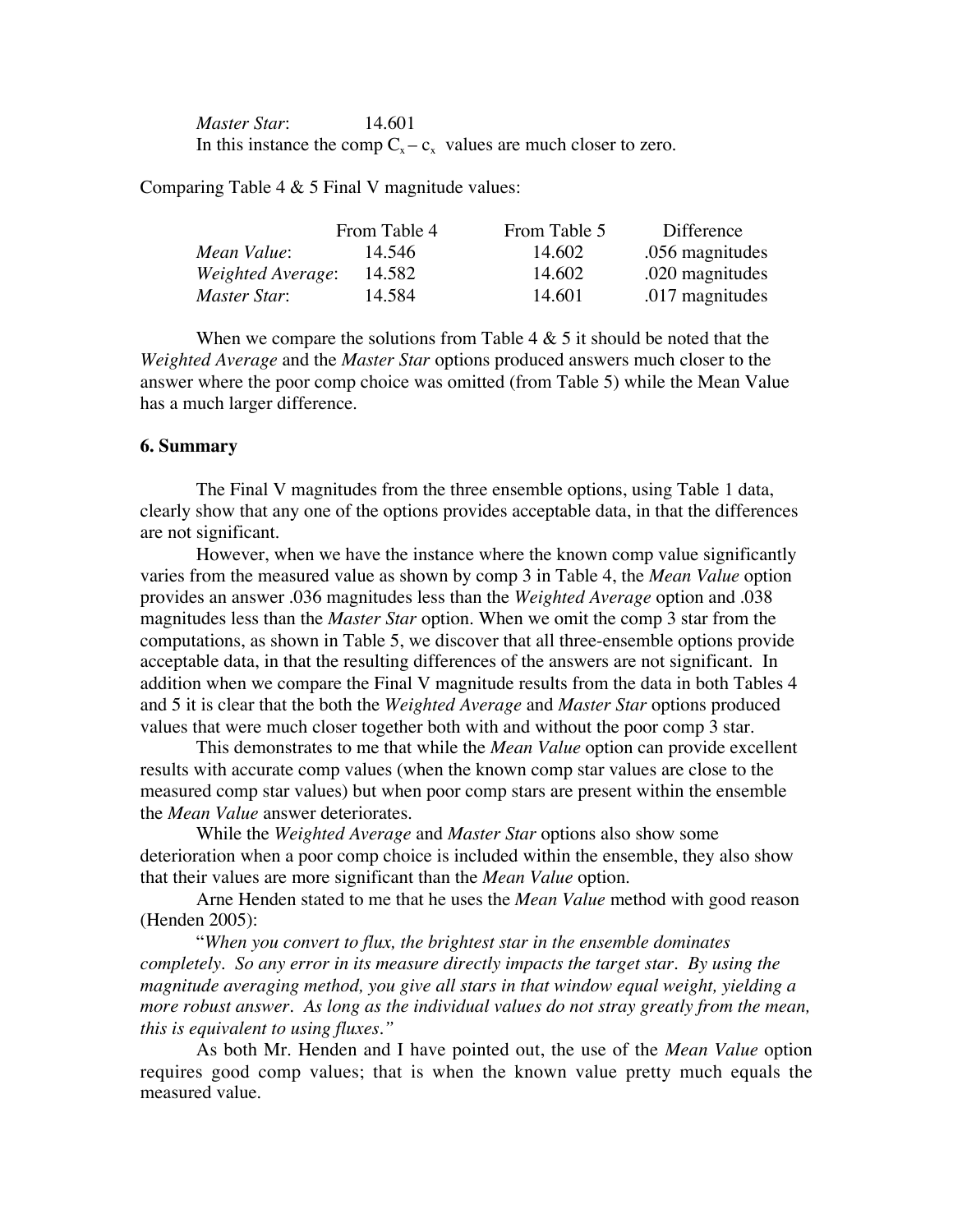Amateurs sometimes use charts having some stars with "poor" comp values within the field of view I believe that this reason is adequate justification for the consideration of either the *Weighted Average* or the *Master Star* Option.

If the observer prefers to stay with or adopt the *Mean Value* ensemble option then it is important, if you have AIP4WIN V2, that the zero point tool be used to aid in the examination of comp values so that a reasonable equality is maintained between the know comp star magnitudes (C) and the measured comp star magnitudes (c); if you do not use AIP4WIN then you must examine your final values to accomplish the same result.

I would encourage observers to "play" with the three methods and to reach your own conclusions.

Finally, of overwhelming major importance, regardless of the methodology used, is the need to always LOOK at the DATA.

# **Appendix**

Derivation of equation (8):

AIP4WIN measures four elements from the CCD image and selected tools to generate raw instrumental magnitudes: Total aperture counts (flux of star), total aperture pixels (size of aperture in pixels), total annulus counts (sky flux) and total annulus pixels. All the photometric solutions then flow from just these four software-measured numbers. (Berry and Burnell, 2005)

Star\_Magnitude =  $Z$ constant -  $2.5 * log10(Star_ADUs / Integration_Time)$  (10)

Zconstant = An arbitrary constant in the equation for adjusting the raw instrumental magnitude so that it's value will equal a known comp star value within the same image. Note that Star\_Magnitude is a raw instrumental magnitude, uncorrected for color or extinction.

Where: Star\_ADUs = starpixels \* ((Aperture / Aperture) - (Annulus\_ADUs / Annulus\_Pixels)).

(11)

Where:

Aperture\_Pixels  $=$  the number of pixels in the star diaphragm. Aperture  $ADUS =$  the total pixel value found in the star diaphragm Annulus\_Pixels  $=$  the number of qualified pixels in the sky annulus Annulus\_ADUs = the total pixel value in qualified pixels in the sky annulus

(ADU's = Analog-to-digital units and is an expression of the photon/flux values measured from the CCD image.)

Using equation (10) solve for equation (8):

Zconstant = an arbitrary zero point and will now be dropped.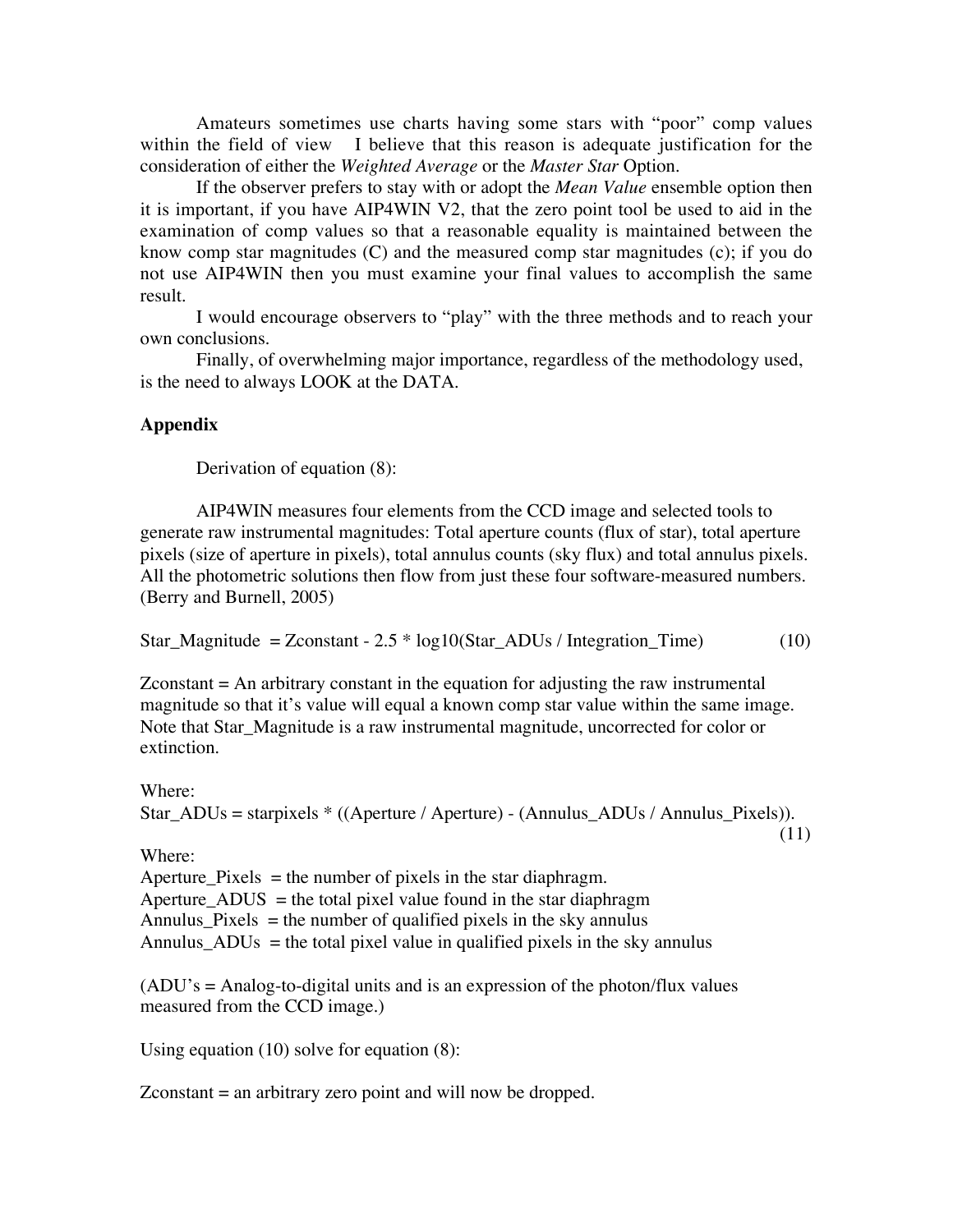$ADU/Time = 10<sup>0</sup>(-mag)/2.5$  Solve for ADU/Time  $Magnitude = -2.5log10(10<sup>o</sup>(-mag)/2.5))$  Substitute ADU/Time Therefore with an ensemble

$$
C_{\text{ens}} = (-2.5) \text{Log} 10 \sum_{i=1}^{n} 10^{i} (-C_i / 2.5)
$$
 Q.E.D.

As an aid to AAVSO observers, here is a spreadsheet "ready" formula, using three stars, for an ensemble "Master Star" of either the instrumental magnitudes or the comp magnitudes; this should be easy to expand for additional stars and can be used with any photometry software that produces instrumental magnitudes (c) in addition to the chart comp star values (C).

$$
=2.5*LOG10(SUM(10^(-C_1/2.5),10^(-C_2/2.5),10^(-C_3/2.5)))
$$
\n(12)

Where  $C<sub>x</sub>$  = the comp magnitude of an individual star

 It was not my intent to deal with the issue of "error" within this paper nor have I done so, however, I am including the equation for the sigma values (a.k.a. error or uncertainty) used by AIP4WIN V2 so that the reader will understand how much more sophisticated this approach is to using the SORT (1/SNR) or similar derivations.

Derivation of the instrumental magnitude sigma values  $(\sigma)$  listed in the tables and expressed in equation (14):

Equations (13) and (14) are taken directly from the help file for the program AIP4WIN V2. For further discussion on this topic see: Berry and Burnell, 2005 and Howell, 2000.

"This procedure assumes Poisson statistics for electrons and a Gaussian deviate for readout noise. The prefix "N" indicates that the units are electrons." (Berry and Burnell, 2005)

Where:

N\_StarMinusSky = Gain \* Star\_ADUs  $N_Sky = Gain * (Annulus_ADUs / Annulus_Pixels)$  $N$  Dark = Dark Current  $N$  Ron = Readout Noise  $PixRatio = 1 + (Aperture\;Pixels / Annulus\;Pixels)$ N\_Quant =  $0.289 *$  Gain  $*$  Gain = quantization noise

Noise =  $Sqr(N_StarMinusSky + Aperture(pixels) * PixRatio * (N_Sky + N_Dark +$  $N_Ron + N_Quant)$  (13)

 $Star\_StdDev = 1.0857 * (N\_StarMinusSky / Noise)$  [magnitudes] (14)